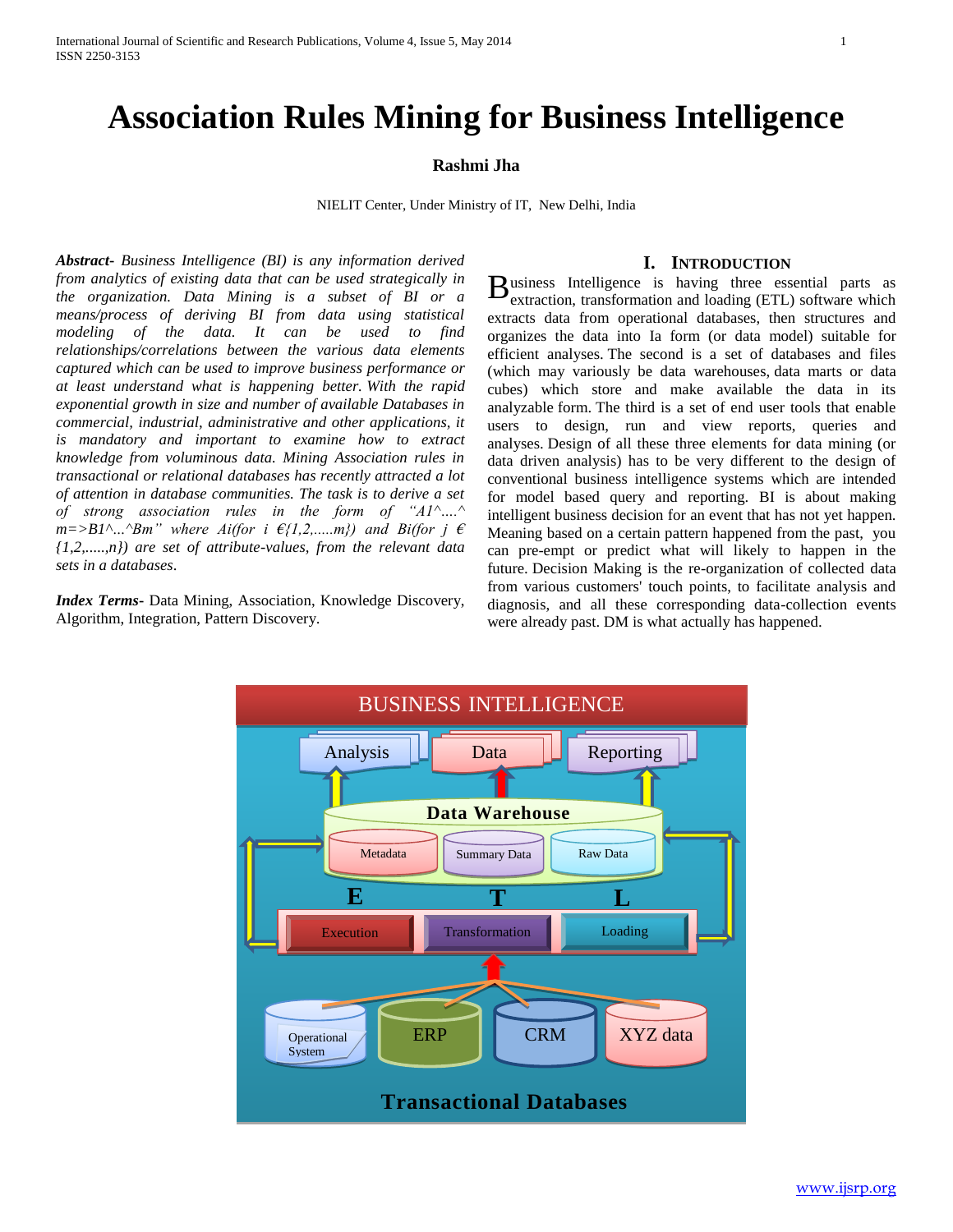Business intelligence can be applied to the following business purposes, in order to drive business value.

- **1) Measurement –** program that creates a hierarchy of performance metrics and benchmarking that informs business leaders about progress towards business goals.
- **2) Analytics –** program that builds quantitative processes for a business to arrive at optimal decisions and to perform business knowledge discovery. Frequently involves: data mining, process mining, statistical analysis, predictive analytics, predictive modeling, business process modeling, complex event processing and prescriptive analytics.
- **3) Reporting/enterprise reporting –** program that builds infrastructure for strategic reporting to serve the strategic management of a business, not operational reporting. Frequently involves data visualization, executive information system and OLAP.
- **4) Collaboration/collaboration platform** program that gets different areas (both inside and outside the business) to work together through data sharing and electronic data interchange.
- **5) Knowledge management –** program to make the company data driven through strategies and practices to identify, create, represent, distribute, and enable adoption of insights and experiences that are true business knowledge. Knowledge management leads to learning management and regulatory compliance.

# **II. REQUIREMENTS AND CHALLENGES OF DATA MINING**

In order of conduct effective Data mining, one needs to first examine what kind of features an applied knowledge discovery system is expected to have and what kind of challenges one may face at the development of Data Mining technique.

# **1) Handling of different types of data**

 Because there are many kinds of data and databases used in different applications, one may expect that knowledge discovery system should be able to perform effective data mining on different kinds of data.

 Specific data mining system should be constructed for knowledge mining on specific kind of data, such as systems dedicated to knowledge mining in relational databases, transaction databases, spatial databases, multimedia databases, etc.

**2) Efficiency and reliability of Data Mining algorithms** To efficiently extract information from a huge amount of data in databases, the knowledge discovery algorithms must be efficient and scalable to large databases. That is, the running time of a data mining algorithm must be predictable and acceptable in large databases. Algorithms with exponential or even medium order polynomial complexity will not be practical use.

# **3) Usefulness, certainty and expressiveness of data mining results.**

 The discovery knowledge should accurately portray the content of the database and useful for certain applications. The imperfectness should be expressed by measures of uncertainty, in the form of approximate rules or quantitative rules. Noise and exceptional data should be handled elegantly in data mining systems. This also motivates a systematic study of measuring the quality of the discovered knowledge, including interestingness and reliability, by contraction of statistical, analytical, and simulative models and tools.

## **4) Expression of curious kinds of data mining requests and results**

 Different kinds of knowledge can be discovered a huge amount of data. Also, one may lime to examine discovered knowledge from different views and preserve them in different forms. This requires us to express all the data mining requests and discovered knowledge in high level languages or graphical user interfaces so that the data mining task can be specified by no experts and the discover knowledge can be understandable and directly useable by users. This also requires the discovery system to adopt expressive knowledge representation techniques.

## **5) Interactive mining knowledge at multiple abstraction levels.**

 Since it is difficult to predict what exactly could be discovered from database, a high level data mining query should be treated as a probe which may disclose some interesting traces for further exploration. Interactive discovery should be encouraged, which allows a user to interactively refine a data request, dynamically change data focusing, progressively deepen a data mining process flexibly view the data mining results at multiple abstraction levels and from different stages.

# **6) Mining Information From different sources of data**

 The widely available local and wide area computer network, including internet, connect many sources of data and form huge distributed, heterogeneous databases. Mining knowledge from different sources of formatted or unformatted data with diverse data semantics poses new challenges to data mining. On the other hand, data mining may help disclose the high level data regularities in heterogeneous databases which can hardly be discovered by simple query systems.

# **7) Protection of privacy and data security**

 When data can be viewed from many different angles and at different abstractions levels, it is the goal of protecting data security and guarding against the invasion of privacy. It is important to study when knowledge discovery may lead to an invasion of privacy, and what security majors can be developed for preventing the disclosure of sensitive information.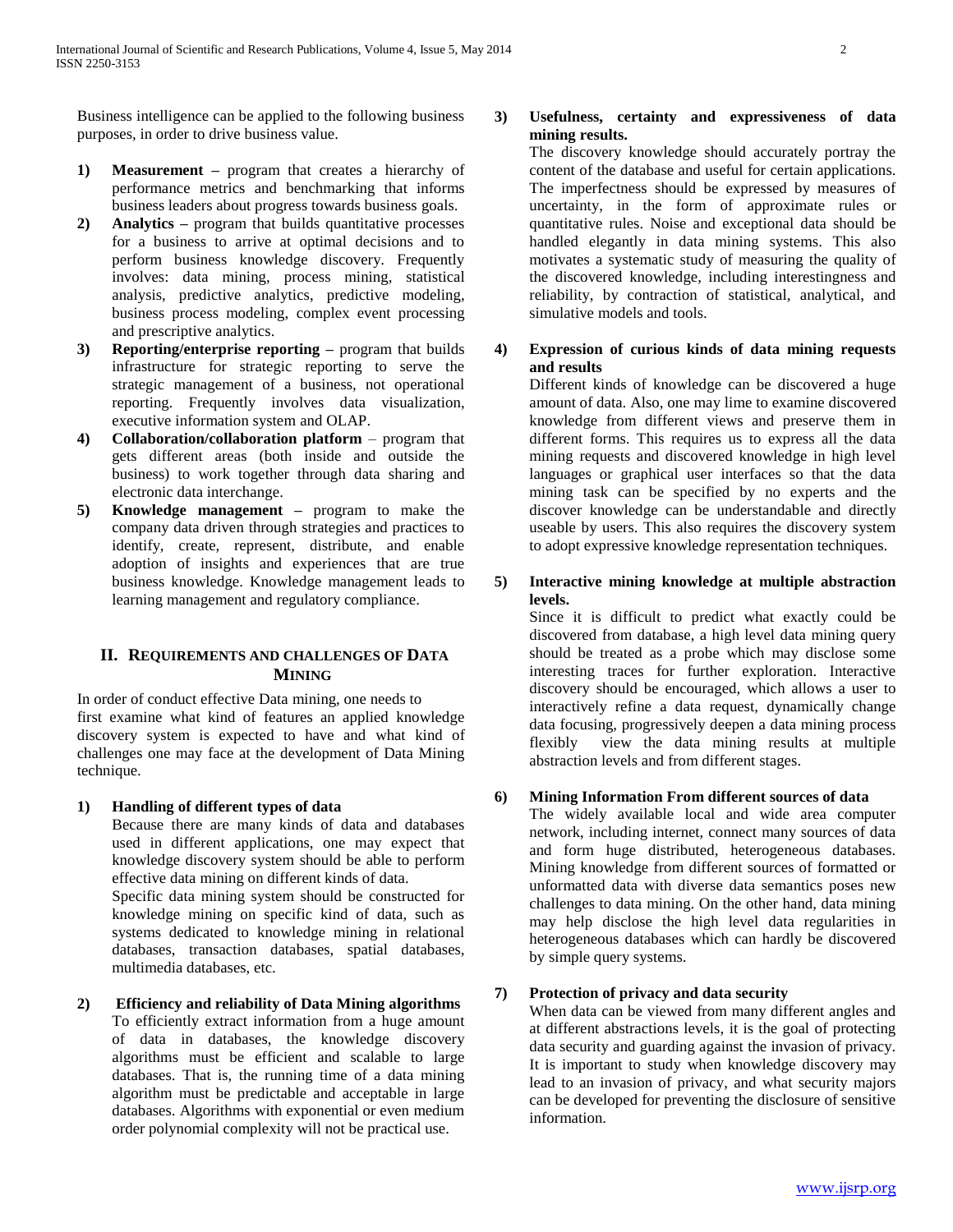## **III. CLASSIFYING DATA MINING TECHNIQUES**

Different classification schemes can be used on the kinds of databases to be studied, the kinds of knowledge to be discovered, and the kinds of techniques to be utilized as shown below;

#### *A. What Kind Of Databases To Work On*

 A data mining system can be classified according to the kinds of databases on which the data mining is performed. For example, a system is a relation minor if it discovered knowledge from relational data, or an object oriented one if it mines knowledge from objectoriented databases. In general, a data minor can be classified according to its mining of knowledge from the following different kinds of databases: relational databases, transaction databases, object-oriented databases, deductive databases, temporal databases, multimedia databases, heterogeneous databases, active databases, legacy databases and the internet information-base.

#### *B. What Kind Of Knowledge To Be Mined*

 Several typical kinds of knowledge can be discovered by data minors, including association rules, characteristics rules, classification rules, discriminant rules, clustering evolution and deviation analysis. Moreover, data miners can also be categorized according to the abstraction level of its discovered knowledge which may be classified into generalized knowledge, primitive-level knowledge, and multiplelevel knowledge. A flexible data mining system may discover knowledge at multiple abstraction levels.

*C. What Kind of Techniques To Be Utilized*

 Data Mining can also be categorized according to the underlying data mining techniques. For example, it can be categorized according to the driven method into autonomous knowledge miner, data driven miner, query driven miner, and interactive data mining. It can also be categorized according to its underlying data mining approach into generalization based mining, pattern based mining, mining based on statistics or mathematical theories, and integrated approached etc

# **IV. MINING DIFFERENT KIND OF KNOWLEDGE FROM DATABASES**

Data Mining is an application dependent issue and different applications may require different mining technique. In general the kinds of knowledge which can be discovered in databases are categorized as follows:

#### **Mining Association Rules**

A huge amount of data is stored electronically in most enterprises. In particular, in all retail outlets the amount of data stored has grown enormously due to barcoding of all goods sold.

*For example*, Wal-Mart, with more than 4000 stores, collects about 20 million point-of-sale transaction data each day. Given this mountain of data, it is good business sense to try to analyze it to find information. This is an interesting example of analyzing a large database of supermarket transactions with the aim of finding association rule. This is called Association Rules Mining or Market Basket Analysis. It involves searching for interesting customer habits by looking at associations. Association Rule mining has many applications other than market basket analysis, including marketing, customer segmentation, medicine, electronic commerce, classification, clustering, web mining , bioinformatics and finance**s.**

#### **A.1 The Naïve Algorithm**

To describe the association rules mining task informally with Naïve algorithm, we have taken the example of a small shop assuming that the shop sells only a small variety of products:

| <b>Bread</b>    | <b>Cheese</b>    | <b>Coffee</b> |
|-----------------|------------------|---------------|
| <b>Juice</b>    | <b>Milk</b>      | Tea           |
| <b>Biscuits</b> | <b>Newspaper</b> | Sugar         |

It is assumed that the shopkeeper keeps record of what each customer purchases

| <b>Transaction ID</b> | <b>Items</b>                                            |  |  |
|-----------------------|---------------------------------------------------------|--|--|
| 10                    | Bread, Cheese, Newspaper                                |  |  |
| 20                    | Bread, Cheese, Juice                                    |  |  |
| 30                    | Bread, Milk                                             |  |  |
| 40                    | Cheese, Juice, Milk, Coffee                             |  |  |
| 50                    | Sugar, Tea, Coffee, Biscuits,<br>Newspaper              |  |  |
| 60                    | Sugar, Tea, Coffee, Newspaper,<br>Milk, Biscuits, Juice |  |  |
| 70                    | Bread, Cheese                                           |  |  |
| 80                    | Bread, Cheese, Juice, Coffee                            |  |  |
| 90                    | Bread, Milk                                             |  |  |
| 100                   | Sugar, Tea, Coffee, Milk,<br>Juice.<br>Newspaper        |  |  |

#### *A simple example of Transactions*

The shopkeeper wants to know which items are sold together frequently. We assume that the number of items in the shop stock is n and these items are represented by **I{i1,**   $\mathbf{i}_2$ , ... ... ...  $\mathbf{i}_n$ . We denote transaction by  $\mathbf{T}\{\mathbf{t}_1, \mathbf{t}_2, \dots, \mathbf{t}_N\}$  each with a unique identifier(TID) and each specifying a subset of items from the item set I purchased by one customer. Each transaction of m items be  $\{i_1, i_2, \ldots, i_m\}$  with  $m \le n$ . Now Find association relationship, given a large no. of transactions, such that items that tend to occur together are identified. It should be noted that association rules mining does not take into account the quantities of items bought. *Association rules are often written as*  $X \rightarrow Y$ *. X is often referred to as the rule's antecedent and Y as rule's consequent*. It indicates that only X and Y have been found together frequently in the given data and does not show a causal relationship implying that buying of X by a customer causes him/her to buy Y. Suppose item X and Y appear together in only 10% of the transaction but whenever x appears there is 80% chance that y also appears. *The 10% presence of X and Y together is called support or prevalence of the rule 80% chance is called confidence or predictability of the rule.*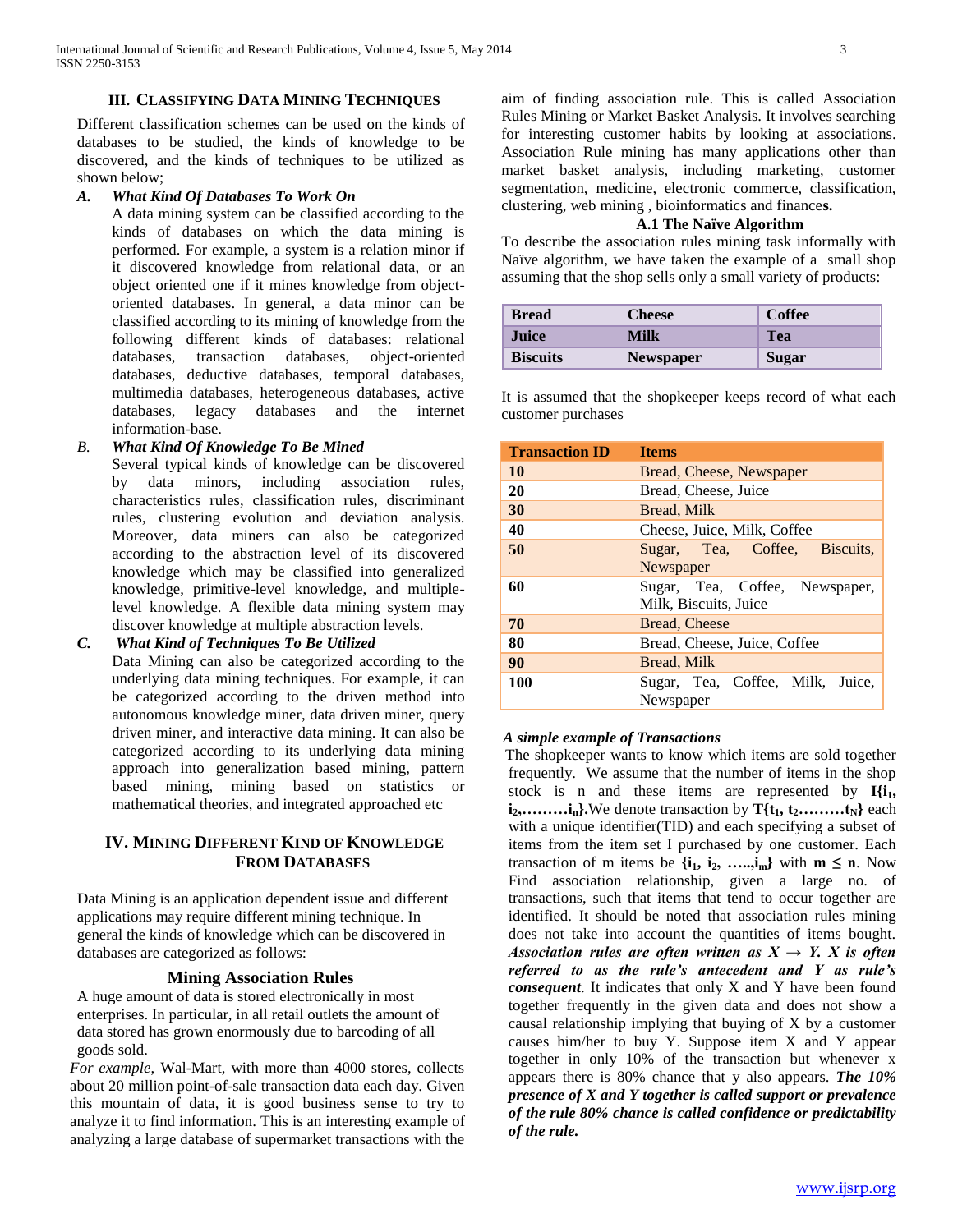Essentially, the support and confidence are measure of the interestingness of the rule. A high level of support indicated that the rule is frequent enough for the business to be interested in it. A high level of confidence shows that the rule is true often enough to justify a decision based on it.

## **A.2 The Apriori Algorithm**

This algorithm may be considered to consist of two parts. In the first part, those item sets that exceed the minimum support requirement are found. Such item sets are called frequent item sets. In the second part, the association rules that meet the minimum confidence requirement are found from the frequent item sets. The second part is relatively straightforward.

| <b>Ifems</b>               |  |
|----------------------------|--|
| Bread, Eggs, Juice, Cheese |  |
| Bread, Cheese, Juice       |  |
| Bread, Milk, Yogurt        |  |
| Bread, Juice, Milk         |  |
| Cheese, Juice, Milk        |  |
|                            |  |

**Table (i)- Transactions example**

In table 1 we can see that Bread appears 4 times, cheese  $3 \quad 1$ ) times, juice 4 times, Milk 3 times and eggs and yogurt only ones. We require 50% support and therefore catch frequent items must appear in at least three transactions.

| <b>Items</b>  |  | <b>Frequency</b>                                            |  |
|---------------|--|-------------------------------------------------------------|--|
| <b>Bread</b>  |  |                                                             |  |
| <b>Cheese</b> |  |                                                             |  |
| Juice         |  |                                                             |  |
| <b>Milk</b>   |  |                                                             |  |
|               |  | $\mathbf{m}$ is the $\mathbf{m}$ is the set of $\mathbf{m}$ |  |

**Table - (ii) - Frequent item**

In Table 2 there are two frequent item pairs which are {Bread, Juice} and {Cheese, Juice}.

| <b>Items Pairs</b> | <b>Frequency</b> |
|--------------------|------------------|
| (Bread, Cheese)    |                  |
| (Bread, Juice)     |                  |
| (Bread, Milk)      |                  |
| (Cheese, Juice)    |                  |
| (Cheese, Milk)     |                  |
| (Juice, Milk)      |                  |

**Table - (iii) - Candidate item pairs**

Above item set leads to following possible rules.

| <b>Bread</b>  |  | <b>Juice</b> |
|---------------|--|--------------|
| <b>Juice</b>  |  | <b>Bread</b> |
| <b>Cheese</b> |  | Juice        |
| <b>Juice</b>  |  | Cheese       |

The confidence of these rules is obtained by dividing the support for both items in the rule by the support for the item on the left hand side of the rule. The confidence of the four rules therefore are  $\frac{3}{4} = 75\%$ ,  $\frac{3}{4} = 75\%$ ,  $\frac{3}{3} = 100\%$  and  $\frac{3}{5} = 75\%$ respectively. Since all of them have a minimum 75% confidence, they all qualify.

#### **Clustering Analysis**

 The process of grouping physical or abstract objects into classes of similar objects is called clustering or unsupervised classification. Clustering analysis helps construct meaningful partitioning of a large set of objects based on a "divide and conquer" methodology which decomposes a large scale system into smaller components to simplify design and implementation.

#### **Pattern Based Similarity Search**

Example of this type of database include: financial database for stock price index, medical database, band multimedia databases. When searching for similar pattern in a temporal or spatial-temporal database, two types of queries are usually encountered in various data mining operations:

- *<i>Object-relative similarity query* (i.e., range query or similar query) in which a search is performed on a collection of objects to find the ones that are within a user-defined distance from the queried object.
- *2) All-Pair similarity query* (i.e., spatial join) where the objective is to find all the pair of element that is within a userspecified distance from each other.

## **Characterization**

 Data characterization is a summarization of general features of objects in a target class, and produce what is called characteristics rules. The data relevant to a user specified class are normally retrieved by database query and run through a summarization module to extract the essence of the data at different levels of abstractions. For Example, one may want to characterize the Our Video Store customer who regularly rent more than 30 movies a year. With concept hierarchies on the attribute describing the target class, the attribute oriented induction method can be used, for example, to carry out data summarization. Note that with a data containing summarization of data, simple OLAP operation fit the purpose of data Characterization.

#### **Discrimination**

Data discrimination produces what are called discriminant rules and is basically the comparison of the general features of objects between two classes referred to as the target class and the contrasting class. For Example one may want to compare the general characteristics of the customers who rented more than 30 movies in the last two years with those whose rental account is lower than 5.The technique used for data discrimination is very similar to the techniques used for data characterization with the exception that data discrimination results include comparative measures